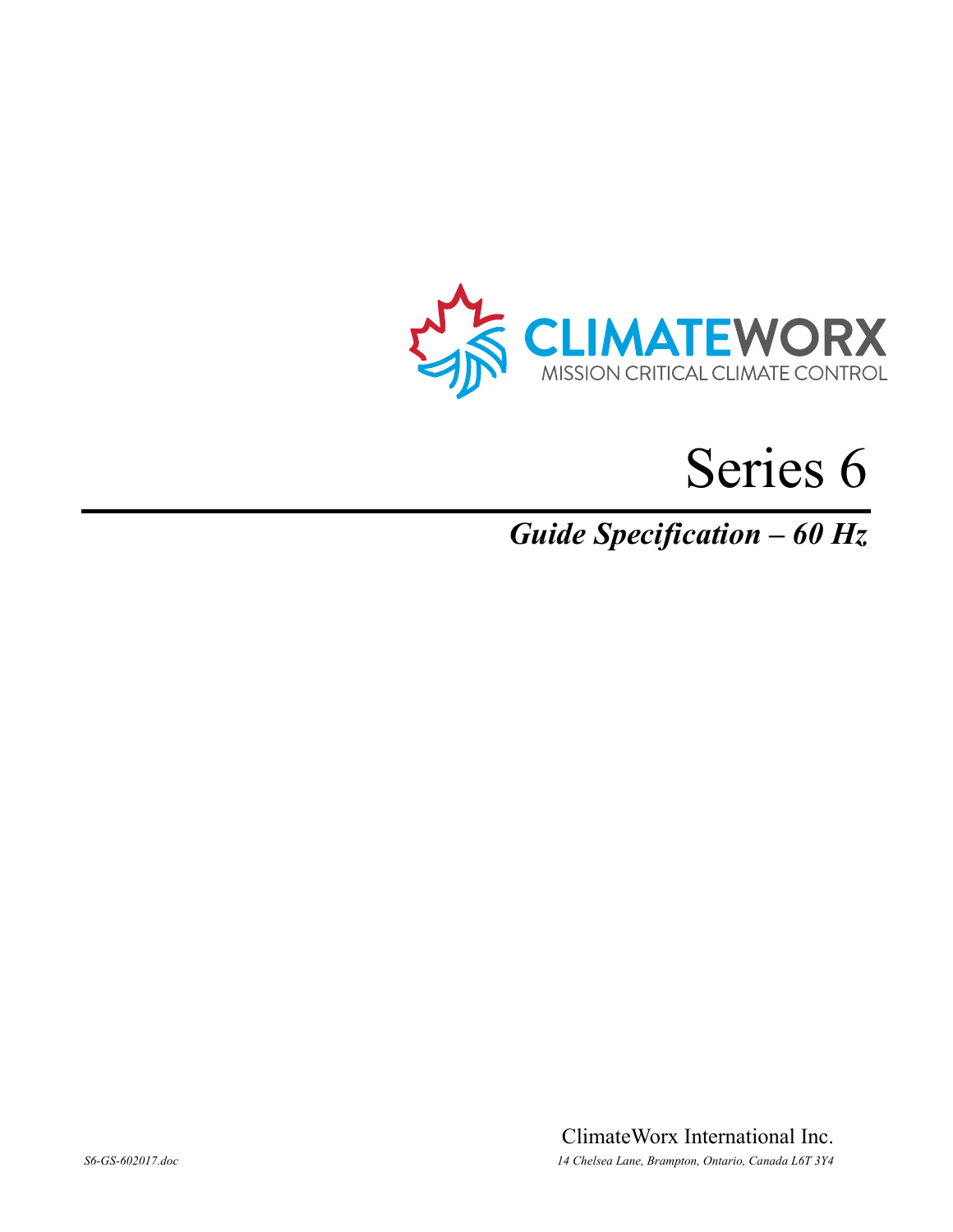#### *1. General*

1.1 The intelligent precision air-conditioning system shall be a **ClimateWorx Series 6** model

1.2 The unit shall be designed specifically for telecommunication, computer and critical equipment room environmental control with automatic monitoring and control of cooling, heating, humidifying, dehumidifying and air filtration functions.

1.3 The unit shall be self-contained, factory assembled and tested, arranged for (downflow) / (upflow) air delivery.

1.4 The system shall have a total cooling capacity of \_\_\_\_\_ kW(Btu/h) and a sensible cooling capacity of \_\_\_\_\_ kW(Btu/h) rated at an entering air temperature of \_\_\_°C (\_\_\_°F) dry bulb and \_\_\_% relative humidity.

1.5 The system shall be designed to operate on a \_\_\_\_\_ V \_\_\_\_\_ ph \_\_\_\_\_ Hz electricity supply.

# *2. Mechanical Parts 2.1 Housing*

2.1.1 The housing of the unit shall be constructed based on a frame and panel principle with removable panels for maximum service access.

2.1.2 The housing shall be a modular design, which allows multiple units to be installed side by side.

2.1.3 All components shall be accessible through the front panels **(Standard Units ONLY)**.

2.1.4 Major components shall be located out of the air-path so as to avoid interrupting unit operation during routine service.

2.1.5 All panels shall be formed and welded from 18 gauge steel and insulated with 25mm (1") thick,  $24\text{kg/m}^3$  (1.5 lb/ft $3$ ) density fiber-glass insulation.

2.1.6 Front panels shall be hinged and locked with ¼-turn captive fasteners to facilitate quick and easy access.

2.1.7 The entire unit shall be finished with epoxy powder paint to ensure proper surface adhesion. The panel colour shall be ClimateWorx standard off-white. The frame is gray.

#### *2.2 Blower and Motor*

2.2.1 The unit shall have a double inlet, double width, forward curve, centrifugal type blower operating at a speed below 950 rpm to deliver \_\_\_\_\_\_ m<sup>3</sup>/h (cfm) of air at 75 Pa (0.3" w.g.) external static pressure.

2.2.2 The blower shall be statically and dynamically balanced.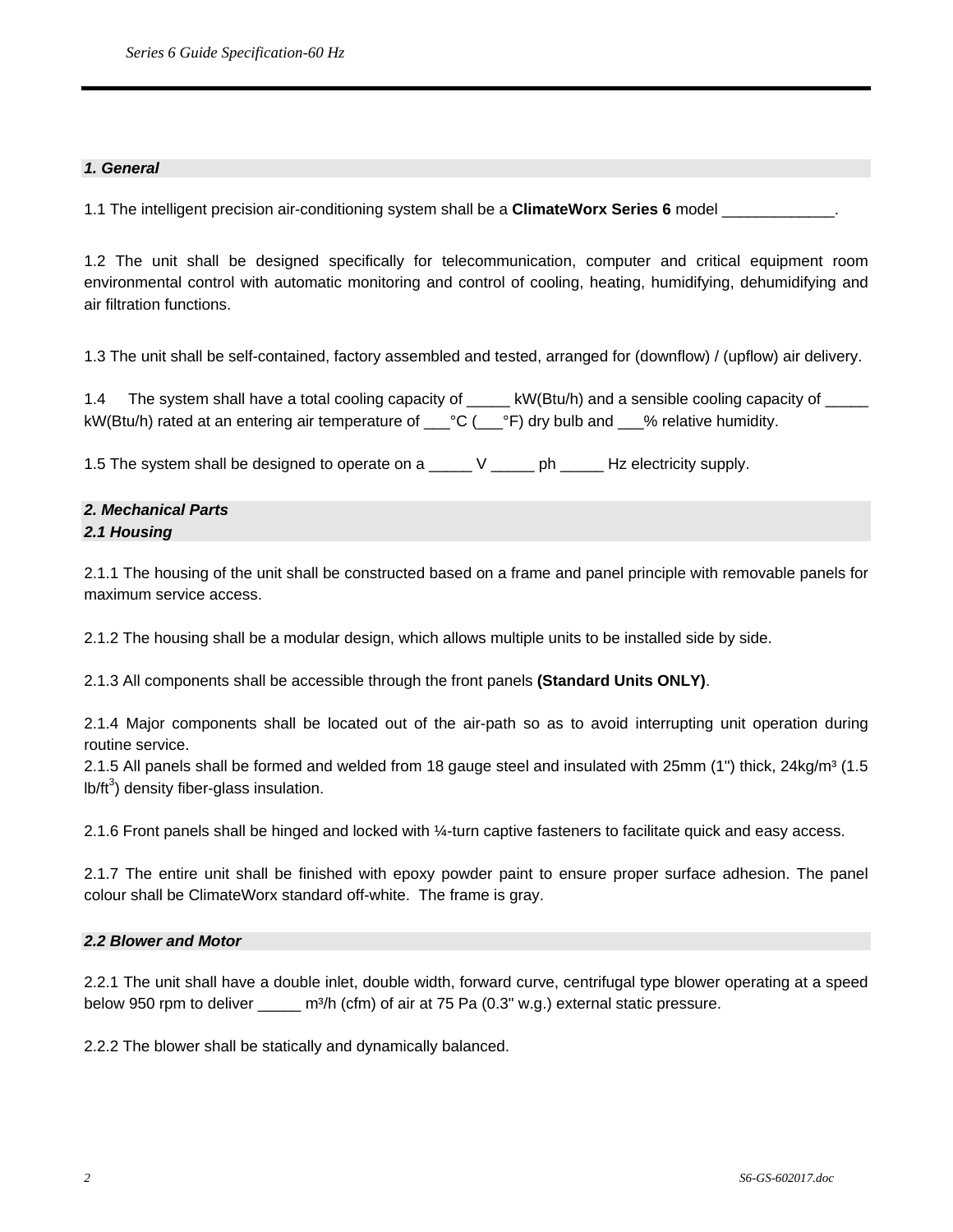2.2.3 All parts of the fan shall be painted, galvanized or corrosion treated.

2.2.4 The fan bearings shall have a minimum life span of 60,000 hours.

2.2.5 The fan shall be belt driven by a single drive belt which is sized for minimum 200% of the motor horsepower.

2.2.6 The speed of the fan shall be adjustable by means of a variable pitch motor pulley.

2.2.7 The fan motor shall be totally enclosed fan cooled type having class F insulation, IP54 standard.

#### *2.3 Filter*

2.3.1 The filter chamber shall be an integral part of the system, located at the entrance of return air path and should be serviceable from the front of the unit.

2.3.2 The filters shall be standard capacity, 50mm (2") deep pleated type having a 25-30% efficiency, > 95% arrestance to ASHRAE 52.1 (**MERV 8**).

2.3.3 The filters shall be listed by Underwriters' Laboratories as class 2.

#### *2.4 Heater*

2.4.1 Electric resistance heaters shall be provided to offset the sensible cooling effect brought about during dehumidification mode.

2.4.2 The heating element shall have a total heating capacity of kW(Btu/h).

2.4.3 The electric heaters shall be Silicon Controlled Rectifier (SCR) controlled, with an extruded aluminum heat sink to prevent room temperature gradient from exceeding  $1.5^{\circ}$ C (2.7 $^{\circ}$ F) in 10 minutes.

2.4.4 The heating element shall be of low density, tubular finned construction with a non-corrosive metal sheath.

2.4.5 The heating element shall be electrically and thermally protected.

#### *2.5 Humidifier*

2.5.1 The humidifier shall be a self-contained electrode boiler type complete with water level control and autodrain functions.

2.5.2 The humidifier shall have a steam generation capacity of \_\_\_\_\_ kg/h (lbs/h).

2.5.3 The humidifier shall be designed to operate on ordinary tap water and shall be equipped with automatic water supply and flushing system to reduce mineral precipitation.

2.5.4 The humidifier shall have an Auto-Adaptive control system to optimize water conductivity, control automatic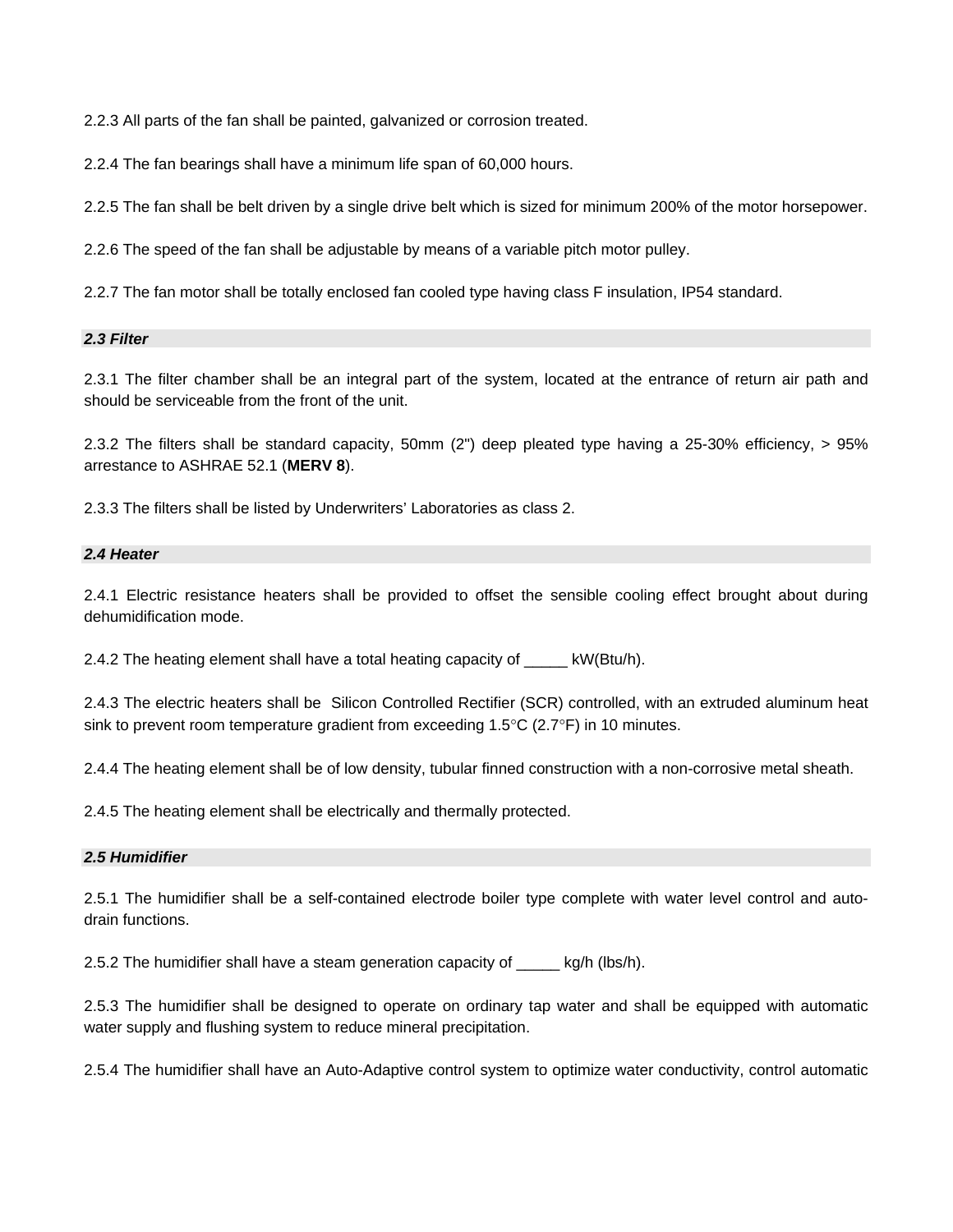drain/flush cycles, minimize energy waste and maximize cylinder life.

# *3. Refrigeration Parts- DX Systems*

#### *3.1 Refrigeration system*

3.1.1 The refrigeration circuit shall be available for operation on non-ozone depleting R407C refrigerant.

3.1.2 The refrigeration circuit shall have the following components:

- **Thermal expansion valve with external equalizer**
- **Refrigerant distributor**
- **Liquid line pump-down solenoid valve**
- **Liquid line sight glass**
- **Access valve**
- **Liquid line filter-drier**
- **Liquid line shut-off valve**
- **Low pressure cut-out switch**
- **High pressure cut-out switch**

3.1.3 The refrigeration circuit shall be pre-piped and leak tested ready for field connection.

3.1.4 All refrigerant piping shall be of type L copper pipe.

3.1.5 All units shall be factory run tested to verify operation prior to shipping.

#### *3.2 Compressor*

3.2.1 The compressor shall be of the scroll type. Compressor casing shall have no gaskets or seals to eliminate the possibility of refrigerant or oil leakage into the facilities.

3.2.2 The compressor shall be equipped with the following items:

- **Suction rotolock valve**
- **Discharge rotolock valve**
- **Gauge ports**
- **Internal thermal overload**
- **Vibration isolators**

3.2.3 The compressor shall be located in a separate compartment apart from the air path so it can be serviceable without disturbing the operation of the unit.

3.2.4 Compressor positive start feature shall be provided to avoid compressor short cycling and low pressure lockout during winter start-up.

#### *3.3 Direct Expansion Evaporator Coil*

3.3.1 The coil shall be of 3/8" OD copper tubes expanded into aluminum fins.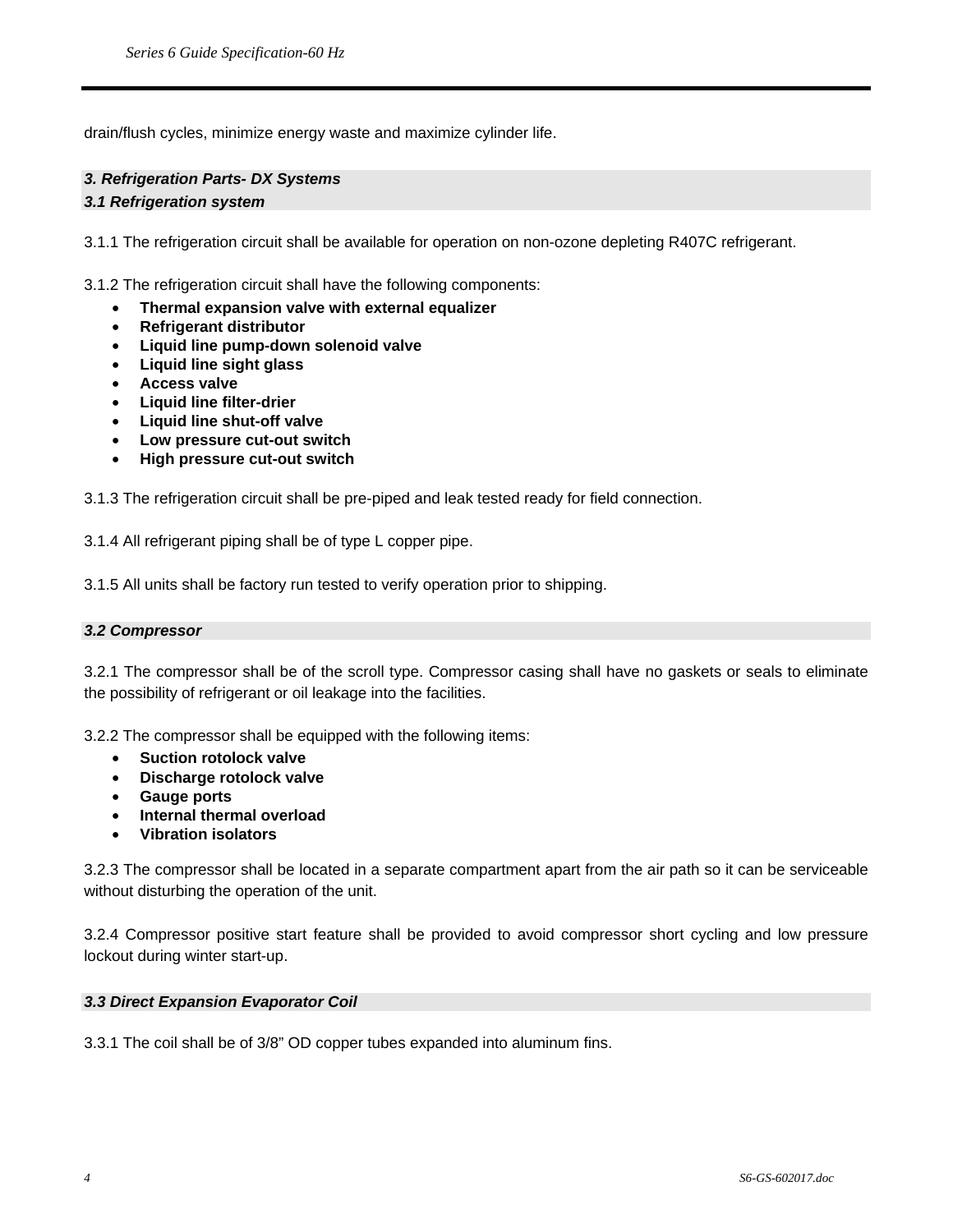3.3.2 The coil shall be split to allow for a rapid dehumidification cycle when required.

3.3.3 The coil shall have a face area  $\frac{m^2}{f(t^2)}$  and  $\frac{m}{f(t^2)}$  rows deep in the direction of the airflow and have a maximum face velocity of \_\_\_\_\_\_ m/s (fpm).

3.3.4 A stainless steel corrosion free condensate drain pan shall be provided under the coil.

#### *3.4 Air-Cooled Condenser (Split Air-Cooled System only)*

3.4.1 The air-cooled condenser shall be low-profile and the cabinet will be constructed of heavy gauge galvanized steel.

3.4.2 The condenser shall be factory matched for  ${}^{\circ}C(^{\circ}F)$  ambient.

3.4.3 The condenser shall be constructed of aluminum fins and copper tubes staggered in direction of airflow and arranged for vertical / horizontal air discharge.

3.4.4 The winter control system for the air cooled condenser shall be variable speed control / refrigerant head pressure control.

3.4.5 The winter control system shall utilize **ORI and ORD head pressure control (HPC) valves** to flood the condenser. This system shall include a receiver which is factory piped, heat traced, insulated and adequately sized to hold the charge of the condenser and the indoor unit.

3.4.6 The air cooled condenser shall be suitable for \_\_\_\_\_ V \_\_\_\_\_ ph \_\_\_\_\_ Hz power supply.

# *3.5 Air-Cooled Condenser (Packaged Air-Cooled System only)*

3.5.1 All panels shall be formed and welded from 18 gauge steel and insulated with 25mm (1") thick, 24kg/m<sup>3</sup> (1.5 lb/ft $3$ ) density fiber-glass insulation.

3.5.2 Side panels shall be hinged and locked with ¼-turn captive fasteners to facilitate quick and easy access.

3.5.3 The entire unit shall be finished with epoxy powder paint to ensure proper surface adhesion. The panel colour shall be ClimateWorx standard off-white. The frame is gray.

3.5.4 The air-cooled condenser shall be attached to the rear of the indoor evaporator unit and factory piped and wired.

3.5.5 The condenser shall be factory matched for  ${}^{\circ}C(^{\circ}F)$  ambient.

3.5.6 The condenser coil shall be constructed of aluminum fins and copper tubes staggered in direction of airflow and arranged for horizontal intake/ horizontal air discharge.

3.5.7 The control system for the air cooled condenser shall be variable fan speed control.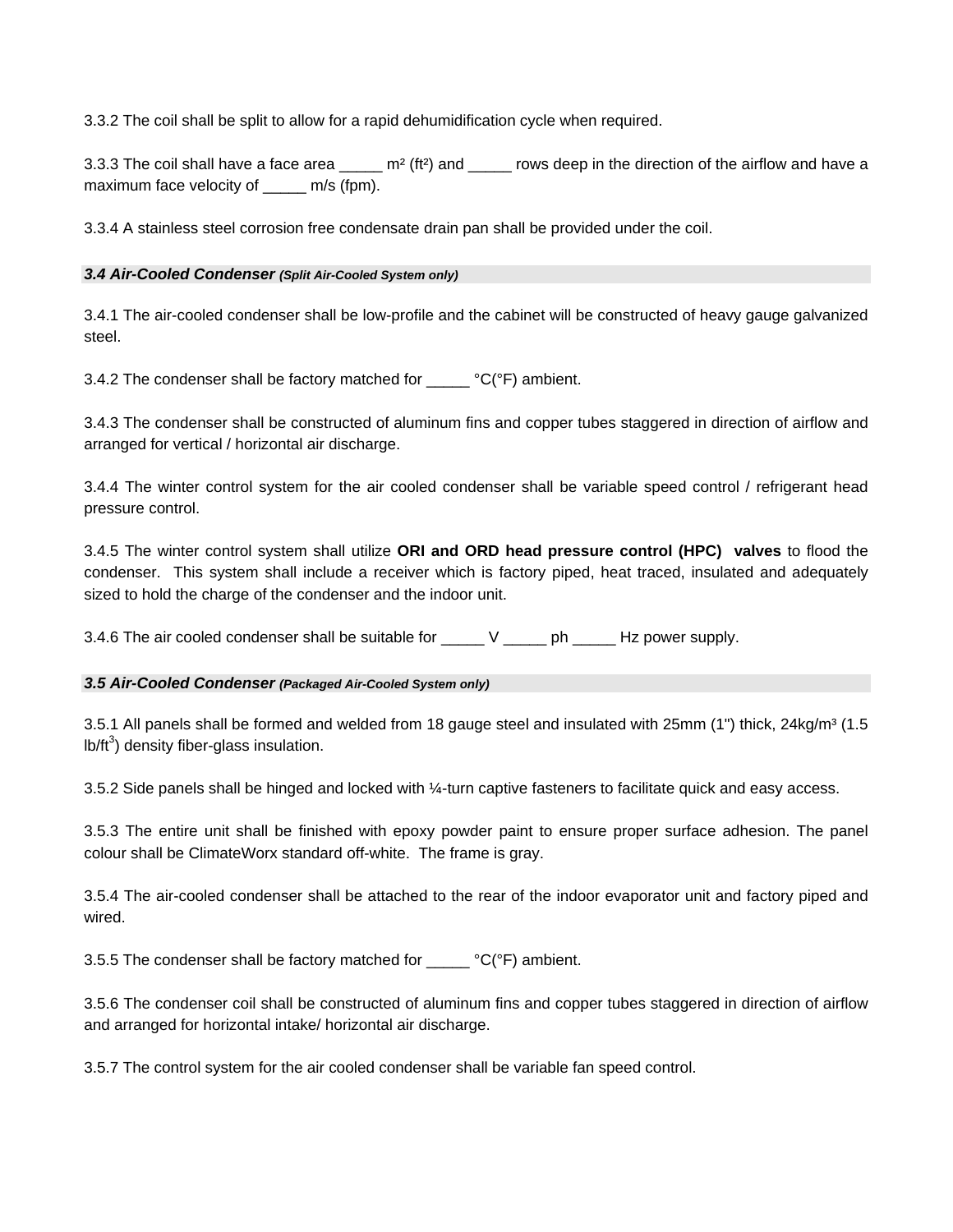#### *3.6 Water-Cooled Condenser Module (Water/Glycol-Cooled System)*

3.6.1 The water-cooled condensers shall be unit mounted and piped.

3.6.2 Each condenser shall be completed with the following items:

- **Two-way pressure actuated water regulating valve (Three-way optional)**
- **Receiver**

3.6.3 The unit shall require \_\_\_\_\_ l/s (USgpm) of 29.4°C (85°F) condensing water and have a maximum pressure drop of  $kPa$  (psi).

#### *3.7 Glycol Cooler (Glycol-Cooled System only)*

3.7.1 The glycol cooler shall be low-profile, constructed of heavy gauge galvanized steel.

3.7.2 The glycol cooler shall be factory matched for  $C(^{\circ}F)$  ambient.

3.7.3 The cooler shall be constructed of copper tubes expanded into aluminum fins and pressure tested to 425 psi.

3.7.4 The fan motor shall be drip-proof with permanently lubricated ball bearings and inherent overload protection.

3.7.5 The cooler shall be suitable for \_\_\_\_\_ V \_\_\_\_\_ ph \_\_\_\_\_ Hz power supply.

*4. Mechanical Parts - (Chilled-Water System) 4.1 Chilled-water valve* 

4.1.1 The chilled-water valve shall be a two-way modulating valve with pressure rating of kPa (psi) (Three way valve Optional).

4.1.2 The valve actuator shall be of an electric type with a totally enclosed dust and water proof enclosure.

4.1.3 The valve actuator shall have a manual operation facility and position indicator.

#### *4.2 Cooling Coil*

4.2.1 The coil shall be of 3/8" OD copper tubes expanded into aluminum fins.

4.2.2 The coil shall have a face area of \_\_\_\_\_ m<sup>2</sup> (ft<sup>2</sup>) and \_\_\_\_\_ rows deep in the direction of the airflow and have a maximum face velocity of \_\_\_\_\_ m/s (fpm).

4.2.3 A stainless steel corrosion free condensate drain pan shall be provided under the coil.

4.2.4 The coil shall require \_\_\_\_\_ l/s (USgpm) of 7.2°C (45°F) chilled-water and the pressure drop across the coil shall not exceed \_\_\_\_\_ kPa (psi).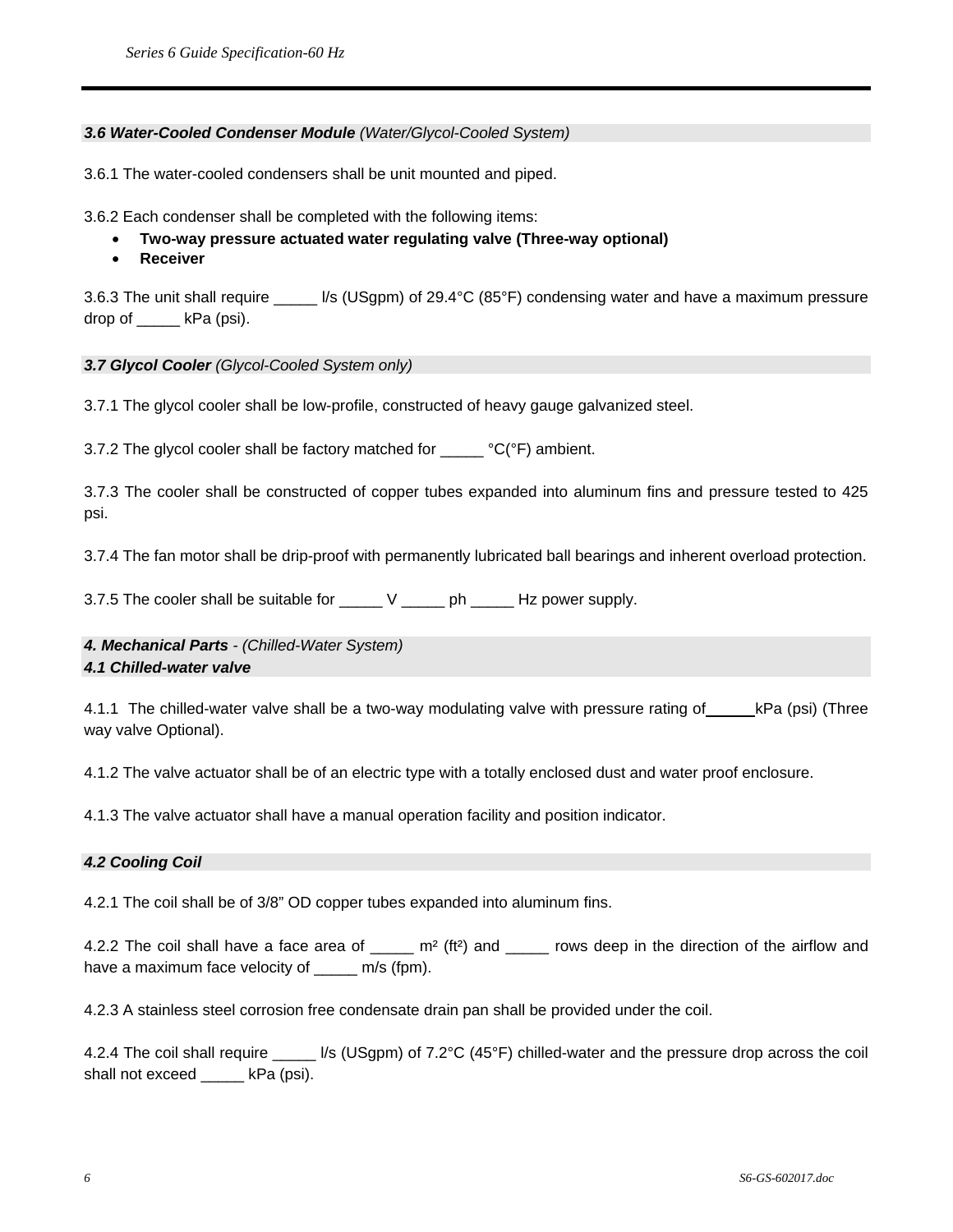# *5. Control System 5.1 System*

5.1.1 The unit shall have a microprocessor based control system with automatic control and monitoring capability.

5.1.2 The control system shall use **Proportional + Integral + Derivative (PID) control algorithm** to maintain the temperature and humidity to a close tolerance of ±0.5°C (0.9°F) and 3%RH.

5.1.3 The control system shall have a fascia with 240x128 dot resolution touch screen graphical LCD display located on the front panel of the unit for the display and programming functions.

5.1.5 The control system shall display simultaneously the following information:

- **Room temperature in °C or °F**
- **Room humidity in %RH**
- **Unit no.**
- **On/Off mode indicator**
- **Operating status**
- **Active alarms**
- **Date & time**

5.1.6 System configuration and setting shall be stored in non-volatile memory and safeguarded in the event of power failure.

5.1.7 The system shall have at least three levels of programmable password access to prevent unauthorized changes of the system configuration and settings.

5.1.8 The system shall be capable of communicating with a Building Management System (BMS) via an RS485 serial link through a BMS Interface (Communications Bridge) for remote monitoring function.

5.1.9 The system shall have a manual disconnect switch of the locking type, which can be accessed outside of the unit while the door is closed. High voltage electrical components will not be accessible unless the switch is off.

#### *5.2 Control Features*

5.2.1 System set points and configuration shall be programmable only when access is gained by entering the correct password.

5.2.2 The following programmable control parameters shall be provided for fine tuning the system to suit the site conditions and requirements:

- **Temperature set point**
- **Temperature high limit**
- **Temperature low limit**
- **Cooling proportional band**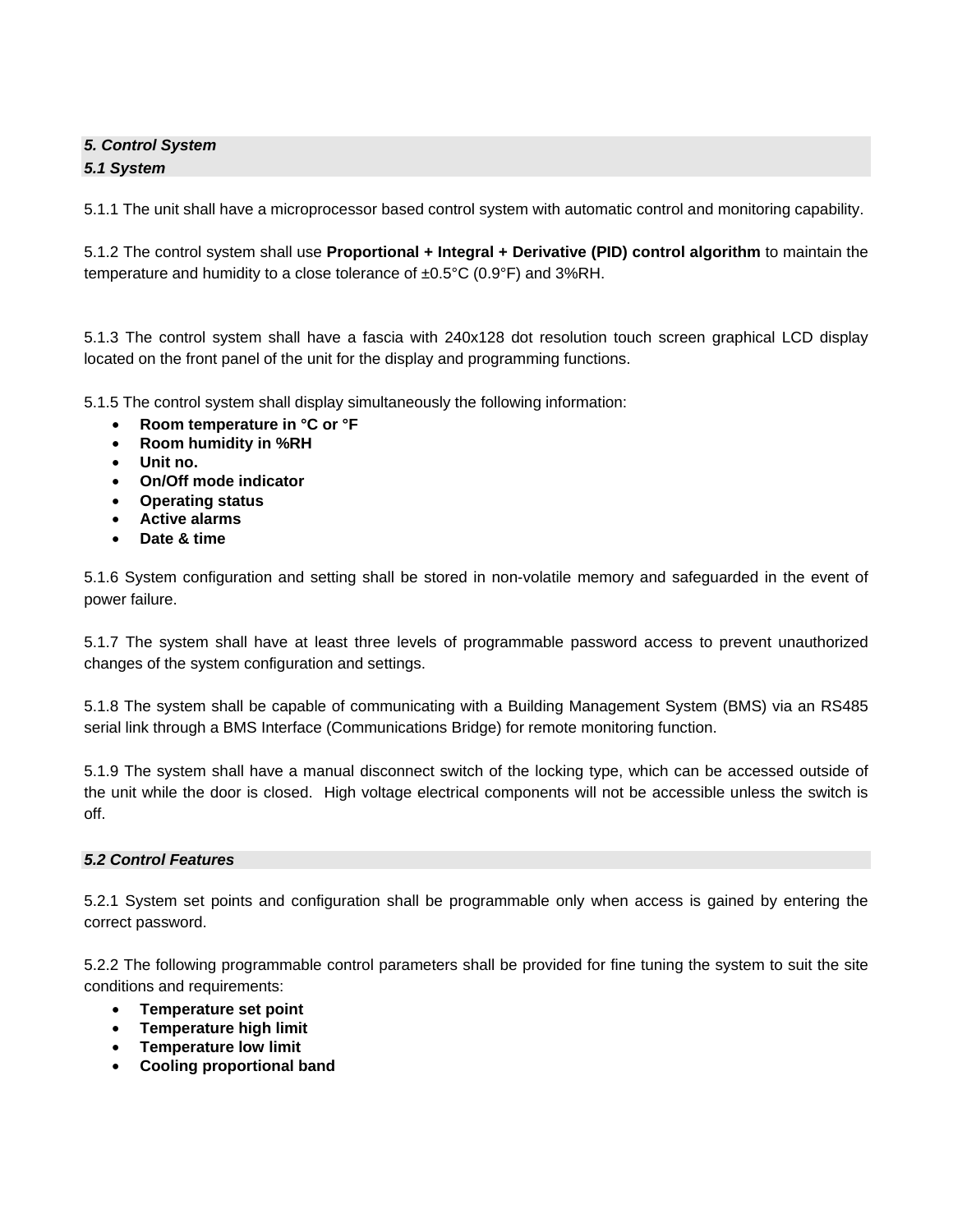- **Heating proportional band**
- **Temperature dead band**
- **Temperature integral action time**
- **Humidity set point**
- **Humidity high limit**
- **Humidity low limit**
- **Humidifying proportional band**
- **Dehumidifying proportional band**
- **Humidity dead band**
- **Humidity integral action time**

5.2.3 The control system shall have the following programmable On/Off control mode options:

- **"Local" mode allows unit on/off control via the "I/O" key on the display**
- **"Remote" mode allows unit on/off control via a switch input**
- **"Timer" mode allows 4 event/day weekly automatic on/off control**

5.2.4 A "Standby unit enable" input shall be provided to force the unit to start irrespective of the current On/Off status and On/Off mode setting.

5.2.5 For energy saving and extended system life, a "Relax" feature shall be provided in the "Timer" On/Off mode to allow wider temperature and humidity tolerances when the room is not operational.

5.2.6 The system shall have programmable, manual, or automatic restart option. A programmable startup delay shall be provided for the automatic restart option which allows multiple units to restart progressively when power resumes after a power failure.

5.2.7 The accumulated runtime of the following components shall be logged for energy analysis and planned maintenance:

- **Fan**
- **Compressor**
- **Heaters**
- **Humidifier**

5.2.8 Components shall be scheduled to activate sequentially to minimize inrush current.

5.2.9 The system shall have a temperature and humidity graph which shows the main temperature and humidity variation in the latest 7 days. The data for the graph shall be logged in 15 minutes interval.

#### *5.3 Alarms*

5.3.1 The control system shall have the following standard alarms:

- **High/Low temperature**
- **High/Low humidity**
- **High/Low voltage**
- **Filter dirty**
- **Fan fault**
- **Low airflow**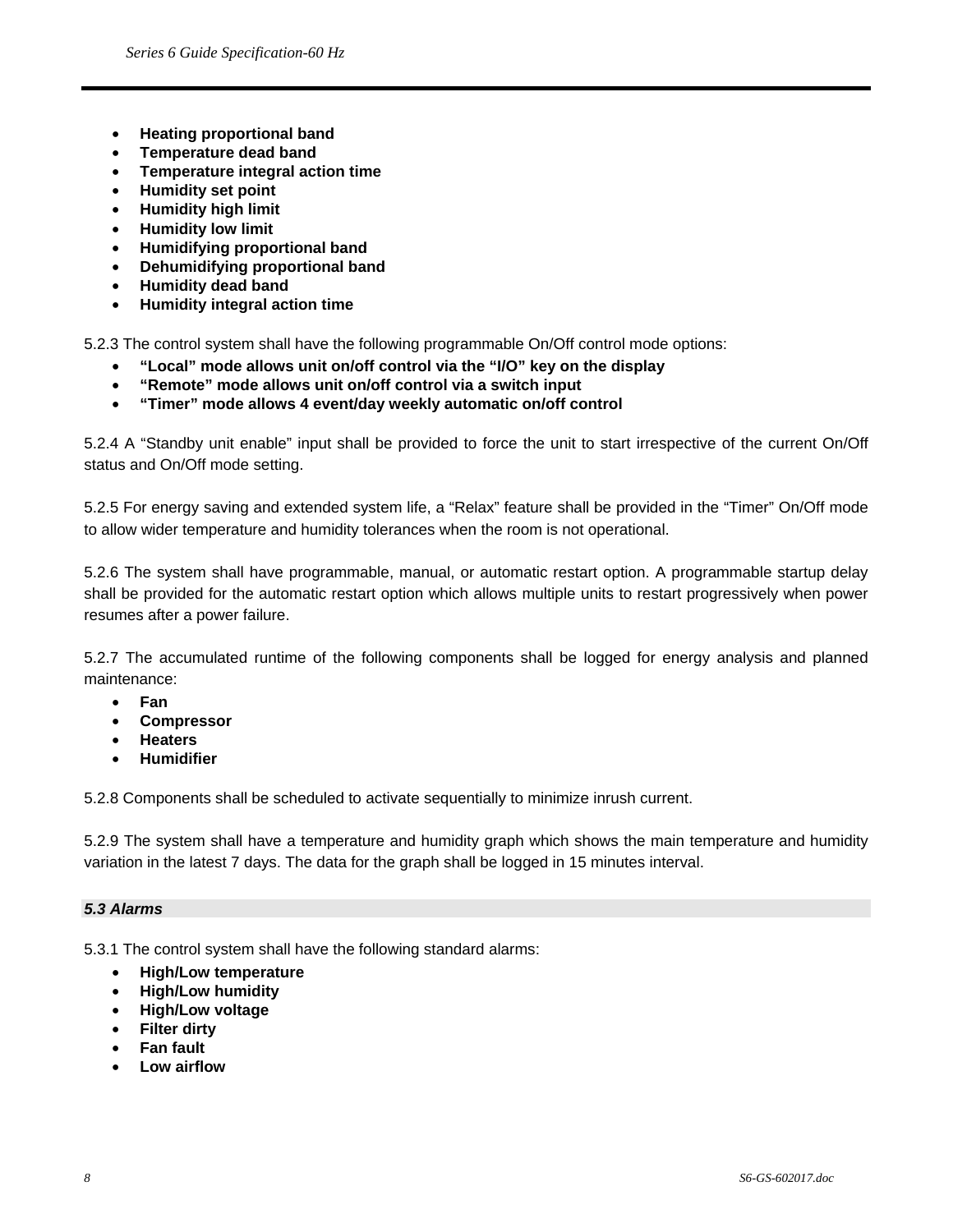- **Compressor high pressure**
- **Compressor low pressure**
- **Heater overheat**
- **Boiler dirty**
- **Fire**
- **Loss of Sensor**
- **Loss of EX1 (DX only)**
- **Liquid Detection (Optional)**
- **Liquid High Limit (Optional)**
- **Custom Fault 1 and 2 (Optional)**
- **Filter Drier Dirty (Optional DX only)**

5.3.2 All alarms shall have programmable reporting / response options which include:

- **Polling enable / disable**
- **Unit shutdown**
- **Activate standby unit**
- **Activate common alarm output**
- **Log alarm event**
- **4 warning sound selection**

5.3.3 Alarm messages, when programmed, shall comprise text description and occurrence time. Messages shall be ranked in the sequence of occurrence for fault analysis.

5.3.4 When a programmed alarm condition exists, the audible alarm shall sound and the common alarm output shall close until acknowledged. Active alarm record shall remain until the alarm condition is cleared.

5.3.5 A historical event log which maintain the latest 50 system events shall be provided. The text description and occurrence time of the following events shall be logged:

- **Power failure**
- **Power restore**
- **Unit start**
- **Unit stop**
- **Alarm raised**
- **Alarm acknowledged**
- **Alarm cleared**

# *5.4 Co-Work, Multiple Unit Configuration*

5.4.1 The units shall have **built-in** master and slave inter-networking capability, **Co-Work**, which allows a combination of a maximum of 16 master and slave units to form a local area network without the need for external hardware.

5.4.2 To achieve the tightest control tolerance and minimize component on/off, the units shall have a built in control step expansion algorithm which uses a multi-step control scheme to coordinate the on/off of cooling, heating, humidifying and dehumidifying steps in multiple units.

5.4.3 The units shall have a sequential load activation control algorithm to minimize the inrush current when components among multiple units are activated at the same time.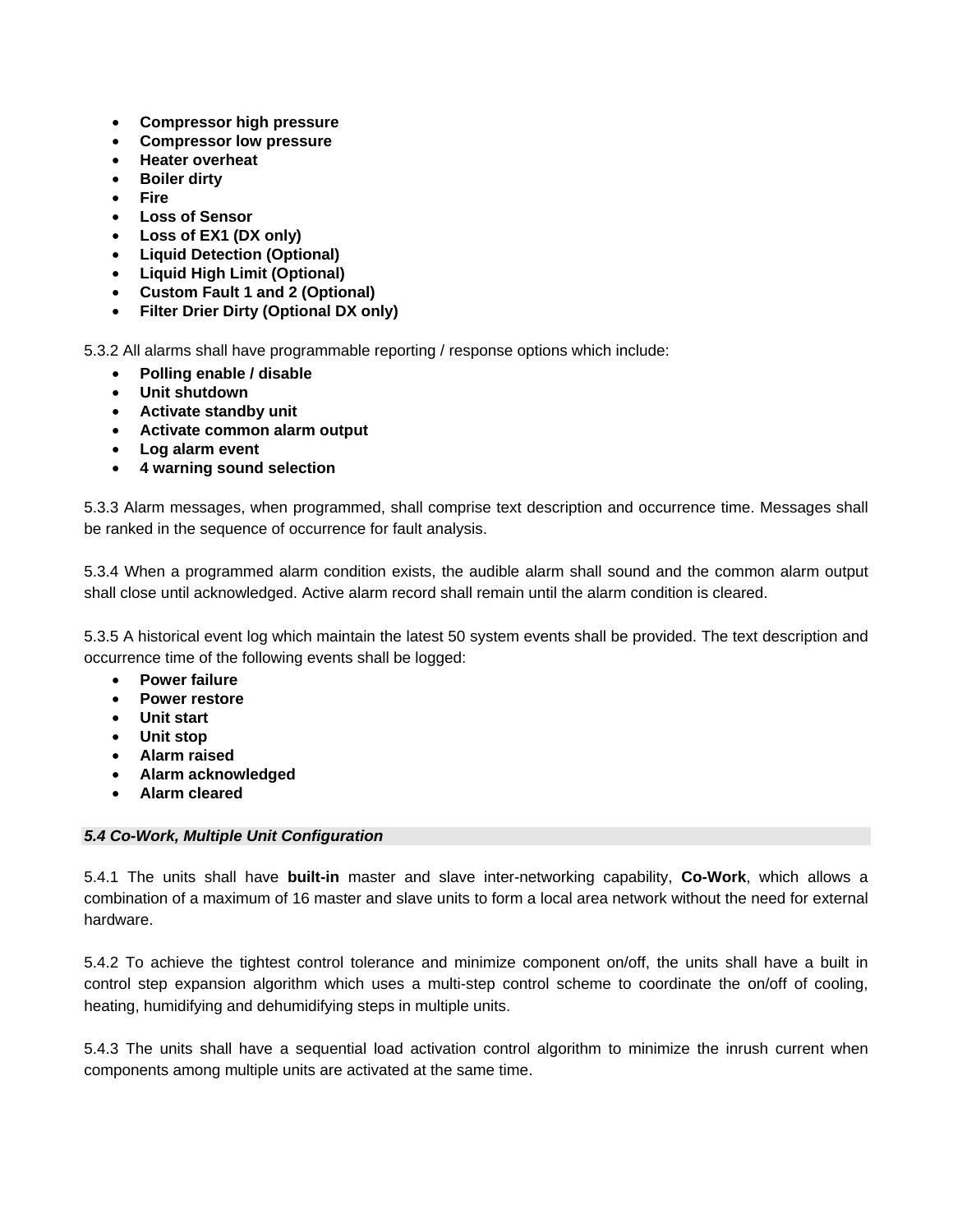5.4.4 The control of a slave unit shall not be limited to any particular master units. Any master unit can control any slave units. In case of a master unit failure or scheduled service, the remaining master units in the same network shall automatically take over the control.

5.4.5 The units shall have a duty sharing control algorithm that helps maintain the required number of duty units, balancing runtime by automatically coordinating units on/off and providing time based auto-changeover.

5.4.6 The units shall have a data synchronization feature. Operation data such as set points, time schedule, and alarm status shall be automatically synchronized among all the units under the same local area network.

5.4.7 To avoid hunting among multiple units, the units shall have a control value averaging algorithm that allows units to exchange sensor readings and control the room based on the common desired average values. Units shall be capable of displaying the network average temperature and humidity or individual unit temperature and humidity.

# *6.0 Optional Accessories 6.1 Capacity Control*

6.1.1 Capacity control shall consist of pressure regulated hot gas by pass valve. The valve shall be factory set to bypass below 58 psig suction pressure. A solenoid activated shut off valve shall be used for positive shut off.

6.1.2 Each compressor shall have hot gas by pass to preserve the lead/lag functionality.

# *6.2 Liquid Detection*

6.2.1 Liquid detection shall consist if a single point liquid sensor. Sensor wires directly into the microprocessor and includes 10 feet of wire for field placement.

6.2.2 Liquid detection shall consist of liquid cable sensor. Cable wires directly into the microprocessor and includes 10 feet of wire to extend to the bottom of the unit and 15 feet of sensing cable shall be supplied with the unit for field placement*.* 

#### *6.3 Floor Stand*

6.3.1 Floor stand shall be a welded steel frame with corrosion resistant finish from 8 to 24 inches ( in 2 inch increments) in height. The stands shall have adjustable legs for leveling with  $\pm$  1.5 inch of adjustment. Turning vanes are available for down discharge units. (**Minimum height for a floor stand c/w Turning Vane is 12 inches)** For floor stands greater than 24 inches please consult factory.

#### *6.4 Discharge Plenum*

6.4.1 Factory plenum matches unit and allows up flow units to supply air directly to space. Plenum has front horizontal blade, single deflection grille and two side vertical blade, single deflection grilles and is internally insulated.